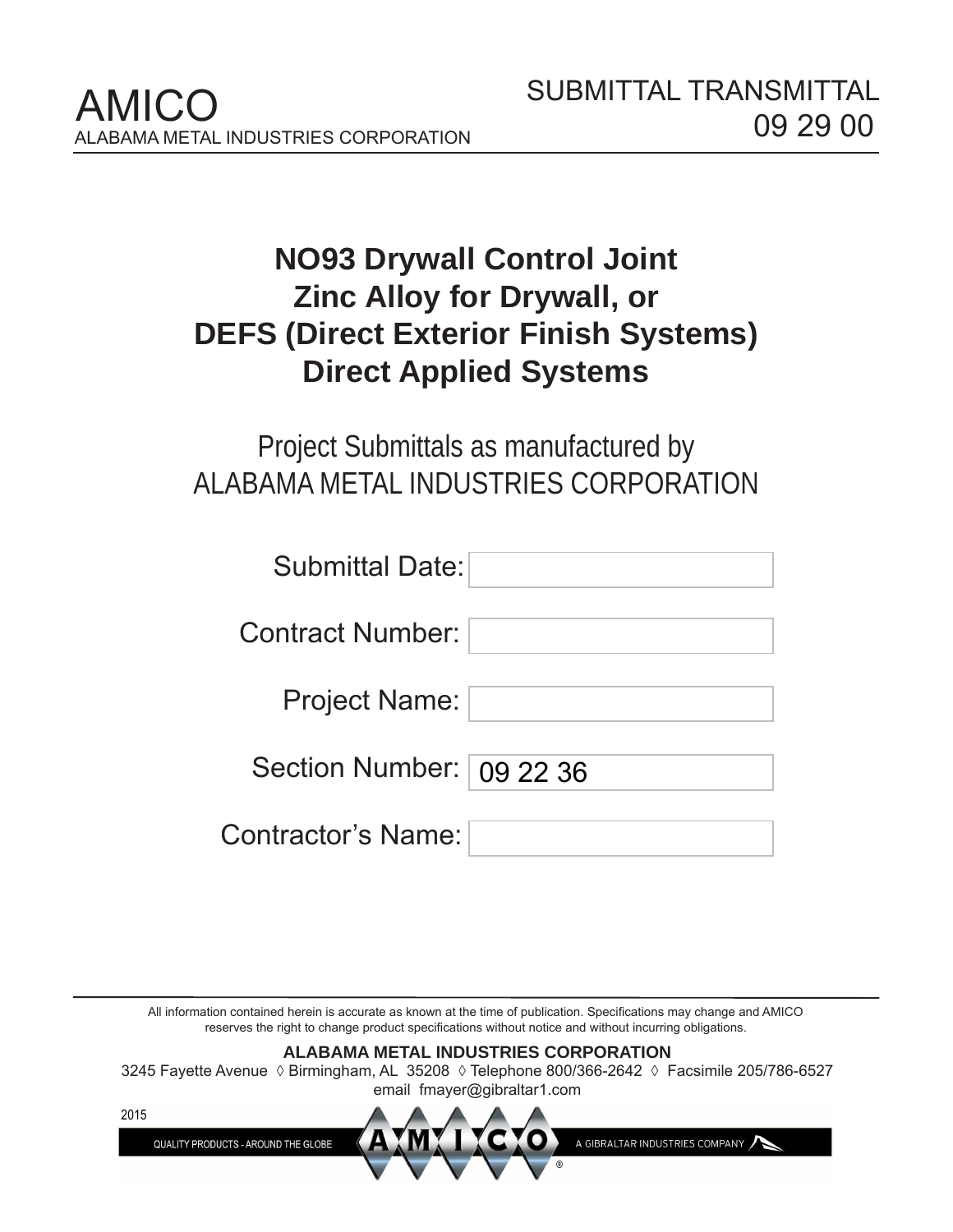# Specialty Zinc Accessories for Interior Drywall, and **DEFS**

zinc alloys meeting ASTM B69

### **SCOPE**

This submittal covers accessories installed with drywall, EIFS and DEFS interior and exterior Portland Cement-Based Plaster. All accessories shall have perforated or expanded flanges to permit complete embedment in the plaster, to provide for accurate alignment, and to secure attachment of the accessory to the underlying surface in receiving the specified thickness of plaster. The selection of the accessory shall be determined by numerous factors not limited to: the project location, climate and environment resulting from excessive salt, moisture, humidity, pollution, wear and temperature changes.

### **MATERIALS**

Zinc Alloy - 99% pure Zinc

### **THICKNESS OF BASE MATERIALS**

Minimum thicknesses meet both ASTM C841 Section 6.7.1. and C1047 Section 4.2.

### **FINISH**

Zinc Alloy shall be mill finish

Caulk all intersections, butt joints, ends and corners at time of installation

## **PACKAGING AND PACKAGE MARKING**

Generally available in 8-ft and 10-ft long lengths. Longest possible lengths shall always be installed to avoid joints. Each factory box shall be marked with manufacturer's name, and style accessory.

### **CERTIFICATION**

When required a certification that products meets the requirements of ASTM C840, ASTM C841 and C1047 shall be provided.

### **AMICO ACCESSORIES MEET THE FOLLOWING SPECIFICATIONS AND REQUIREMENTS**

ASTM B69 Standard Specification for Rolled Zinc

ASTM C840 Standard Specification for Application and Finishing of Gypsum Board

ASTM C841 Standard Specification for Installation of Interior Lathing and Furring

ASTM C1047 Standard Specification for Accessories for Gypsum Wallboard and Gypsum Veneer Base

Meets Buy American Procurement Requirements. Made in the United States of America

All information contained herein is accurate as known at the time of publication. Specifications may change and AMICO reserves the right to change product specifications without notice and without incurring obligations.

### **ALABAMA METAL INDUSTRIES CORPORATION**

3245 Fayette Avenue ◊ Birmingham, AL 35208 ◊ Telephone 800/366-2642 ◊ Facsimile 205/786-6527 email fmayer@gibraltar1.com



QUALITY PRODUCTS - AROUND THE GLOBE